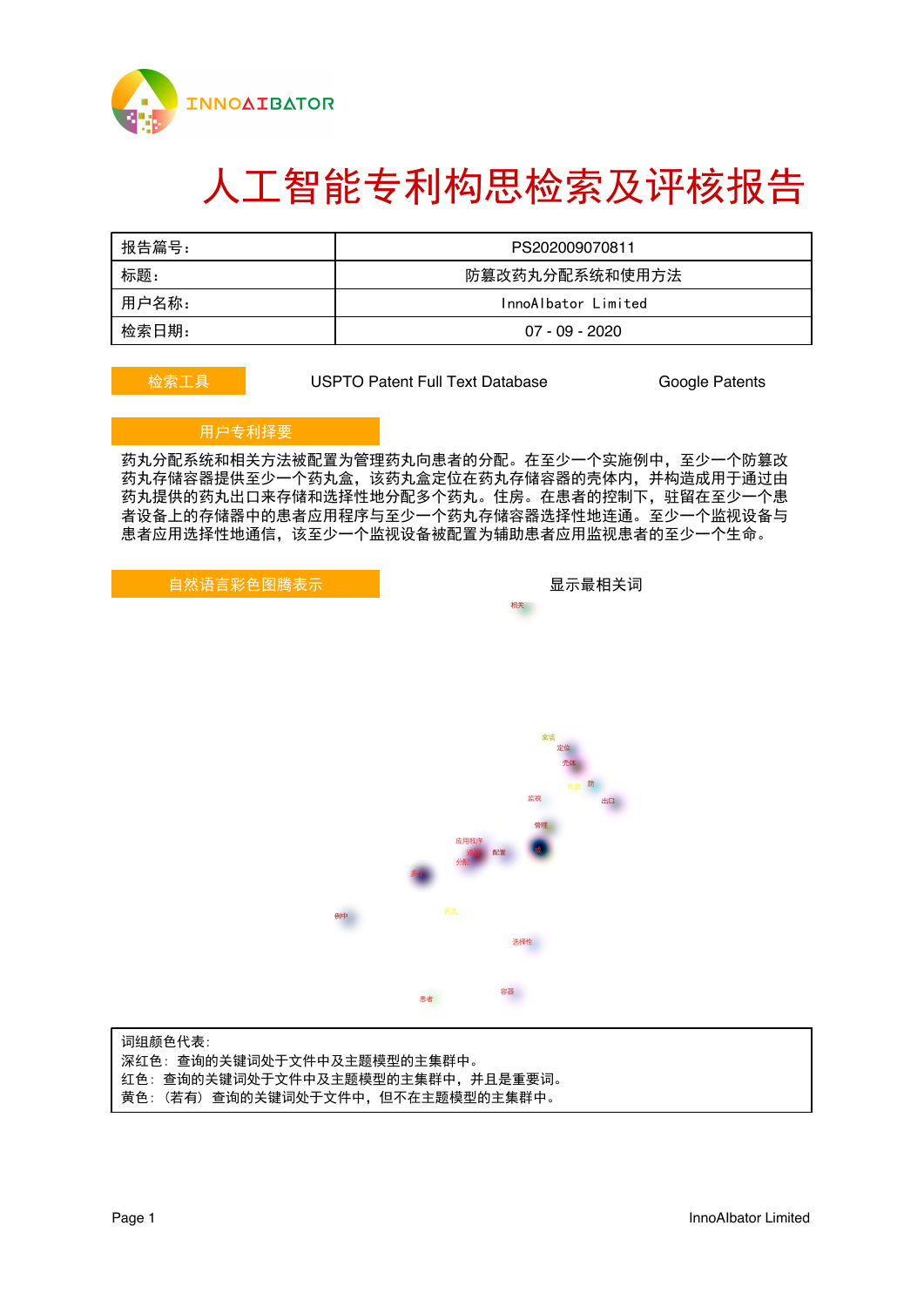

### 此专利搜索介乎2004 - 2020年的专利。

|        | 搜索结果 |              |           |            |      |  |  |  |
|--------|------|--------------|-----------|------------|------|--|--|--|
| 相关专利数量 |      |              | 370       |            |      |  |  |  |
| 最相关专利  |      |              |           |            |      |  |  |  |
| 序号     | 类型   | 专利号          | 申请人       | 公开日        | 相似度  |  |  |  |
| 1      | A    | CN110312500A | R・G・佩蒂特   | 2019-10-08 | 1.14 |  |  |  |
| 2      | A    | CN110753534A | A・琼斯      | 2020-02-04 | 1.11 |  |  |  |
| 3      | A    | CN103418075A | J・R・克泽罗斯基 | 2013-12-04 | 1.07 |  |  |  |
| 4      | A    | CN107438395A | 阿什利·B·汉考克 | 2017-12-05 | 1.06 |  |  |  |
| 5      | A    | CN107154042A | 刘小燕       | 2020-02-21 | 1.04 |  |  |  |
| 6      | A    | CN106456445A | R・B・穆勒    | 2019-11-15 | 1.03 |  |  |  |
| 7      | A    | CN108025823A | A. 沃尔夫    | 2019-12-27 | 1.0  |  |  |  |
| 8      | A    | CN107499541A | 倪雨阳       | 2017-12-22 | 1.0  |  |  |  |
| 9      | A    | CN106458425A | D. W. E.  | 2017-02-22 | 0.99 |  |  |  |
| 10     | A    | CN107512415A | 倪雨阳       | 2017-12-26 | 0.97 |  |  |  |

引用文件的专用类型:(仅针对含有技术方案的检索文本)

A ‡的专用类型:(仅针对含有技术方案的检索文本)<br>背景技术文件,即反映技术方案的部分技术特征或者有关的现有技术的一部分的文件。

- E 单独影响技术方案新颖性的抵触申请文件。
- P 中间文件,其公开日在申请的申请日与所要求的优先权日之间的文件,或者会导致需要核实 该申请优先权的文件。
- X 单独影响技术方案的新颖性或创造性的文件。
- Y 与该检索报告中其他Y类文件组合影响技术方案创造性的文件。
- \_\_\_\_\_\_在申请日或申请日后公开的同一申请人的属于同样的发明创造的专利或专利申请文件以及他\_\_\_\_\_\_\_\_\_\_\_\_\_\_\_\_\_\_\_\_\_\_\_\_\_\_\_\_<br>R\_\_\_\_\_\_人在申请日向专利局提交的、属于同样的发明创造的专利申请文件。 在申请日或申请日后公开的同一申请人的属于同样的发明创造的专利或专<br>人在申请日向专利局提交的、属于同样的发明创造的专利申请文件。

### 建议及反馈

根据搜索结果,现提出以下建议以供参考:

在中国或美国的专利库中,有明确冲突的专利,需修改专利内容,以提高专利申请审批的机会。

如需要推荐知识产权服务公司,请电邮到info@innoaibator.com.

### 免责声明

以上搜索结果只供参考。为免机密信息泄漏,请勿向未经授权人士公开结果。 请勿将结果用于商业用途,如有任何损失,本司绝不负责。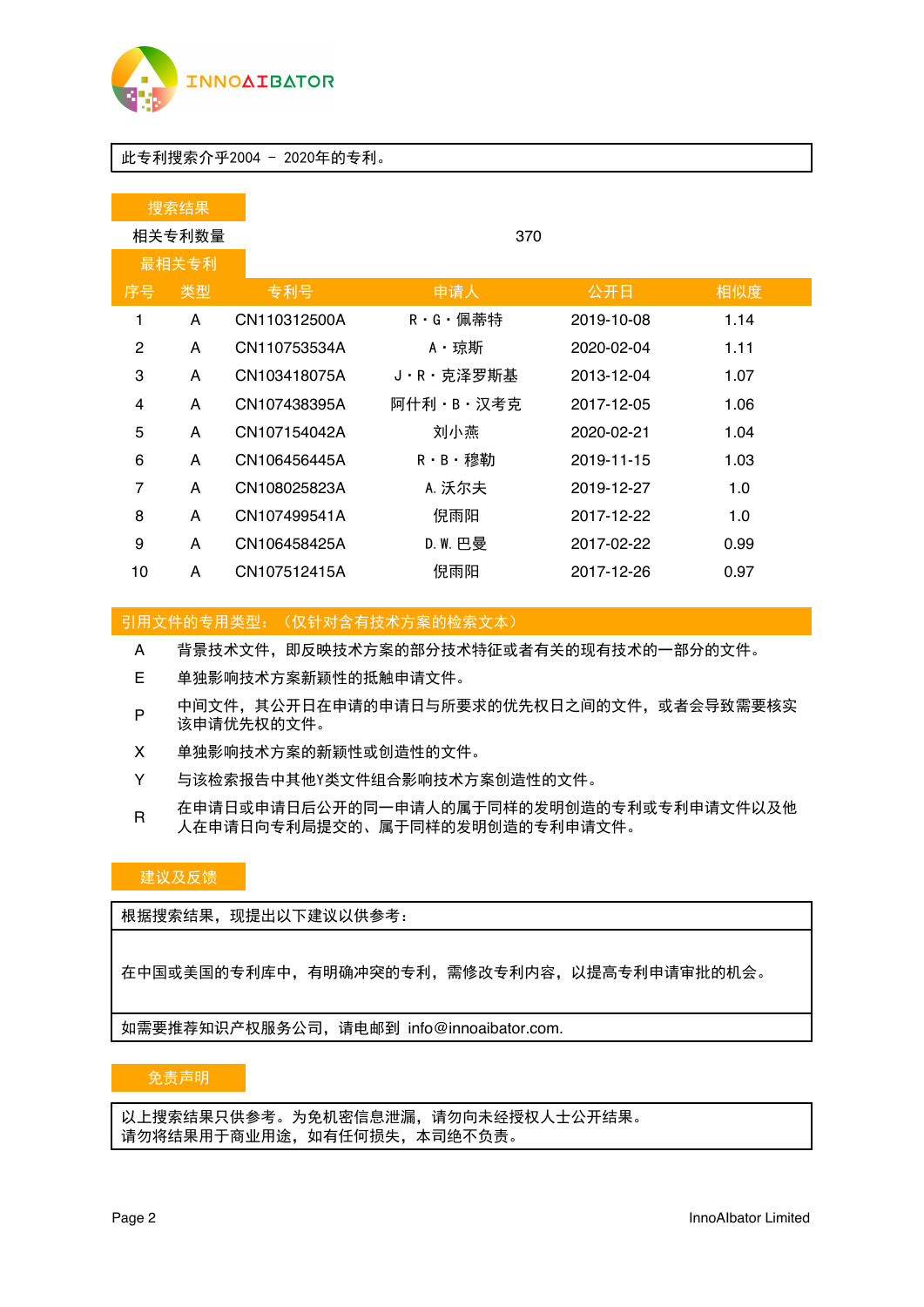

## 备注

- (1) 感谢参与是次免费的『专利构思检索及评核』用户体验活动。
- (2) 如欲继续使用,欢迎浏览我们网站进行用户注册,并购买一次性使用券
- (<https://innoaibator.com/product/startup-service-1/>)。
- (3) 是次免费用户体验活动由『碳钻基金』赞助。
- (4) 主办单位保留更改活动条款及细则之权利。如有任何争议,主办单位保留最终决定权。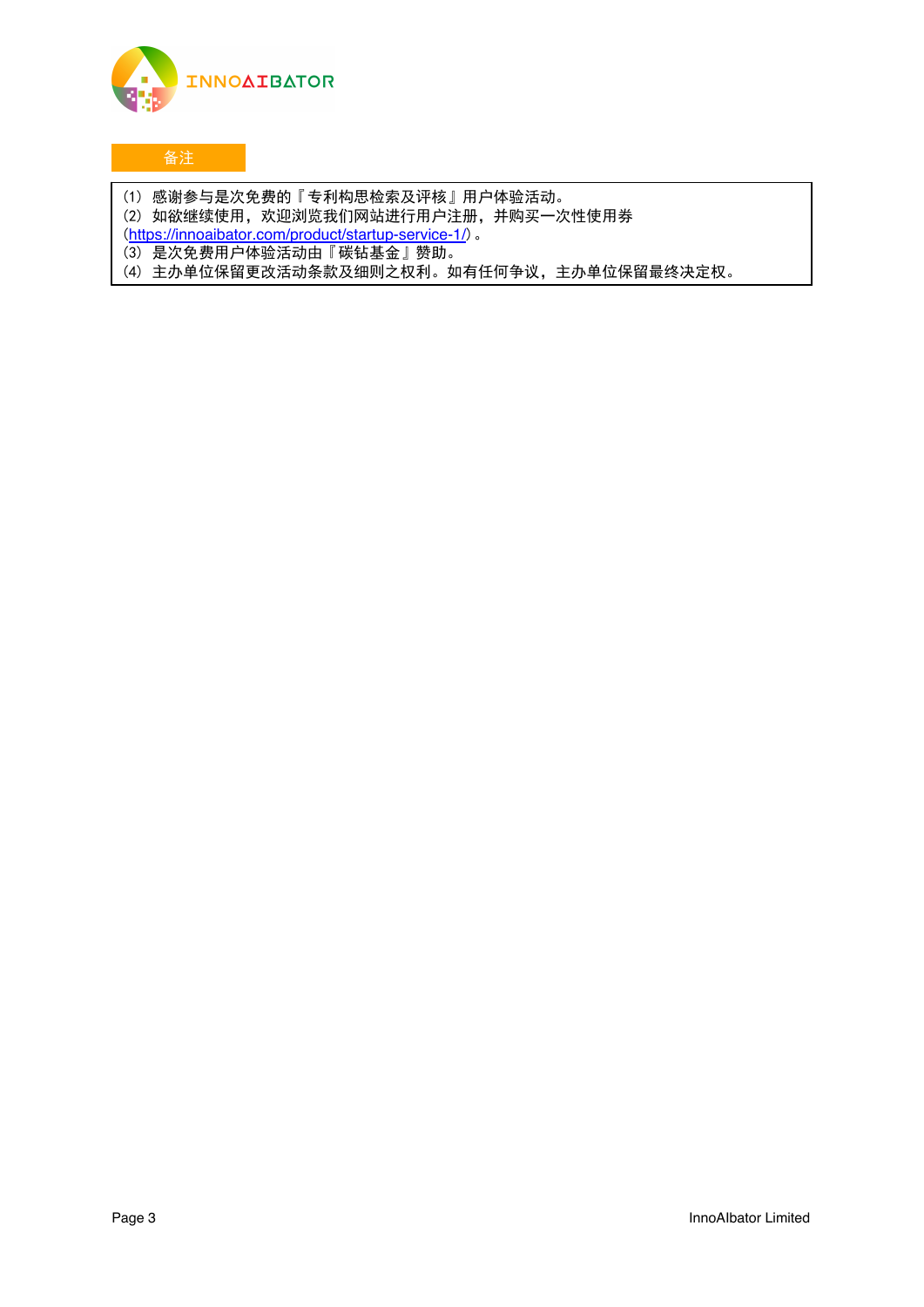

## AI Patent Idea

## Search and Assessment Report

| Report No.:  | PS202009070811                                         |  |  |
|--------------|--------------------------------------------------------|--|--|
| Title:       | TAMPER-PROOF PILL DISPENSING SYSTEM AND METHODS OF USE |  |  |
| User Name:   | InnoAlbator Limited                                    |  |  |
| Search Date: | $07 - 09 - 2020$                                       |  |  |
|              |                                                        |  |  |

Search Tools **Concerned Concerned USPTO Patent Full Text Database** Google Patents

A pill dispensing system and associated methods are configured for managing the distribution of pills to a patient. In at least one embodiment, an at least one tamper-proof pill storage container provides an at least one pill magazine positioned within a housing of the pill storage container and configured for storing and selectively dispensing a plurality of pills through a pill outlet provided by the housing. A patient application, residing in memory on an at least one patient device under the control of the patient, is in selective communication with the at least one pill storage container. An at least one monitoring device is in selective communication with the patient application, the at least one monitoring device configured for assisting the patient application with monitoring an...

Natural Language Color Totem **Most relevant words are shown** 



The color of words means:

Deep Red: Query keywords included in document and in major clusters;

Red: Query keywords, that are more important, included in document and in major clusters;

Yellow: (If exists) Query keywords included in document but not in major clusters;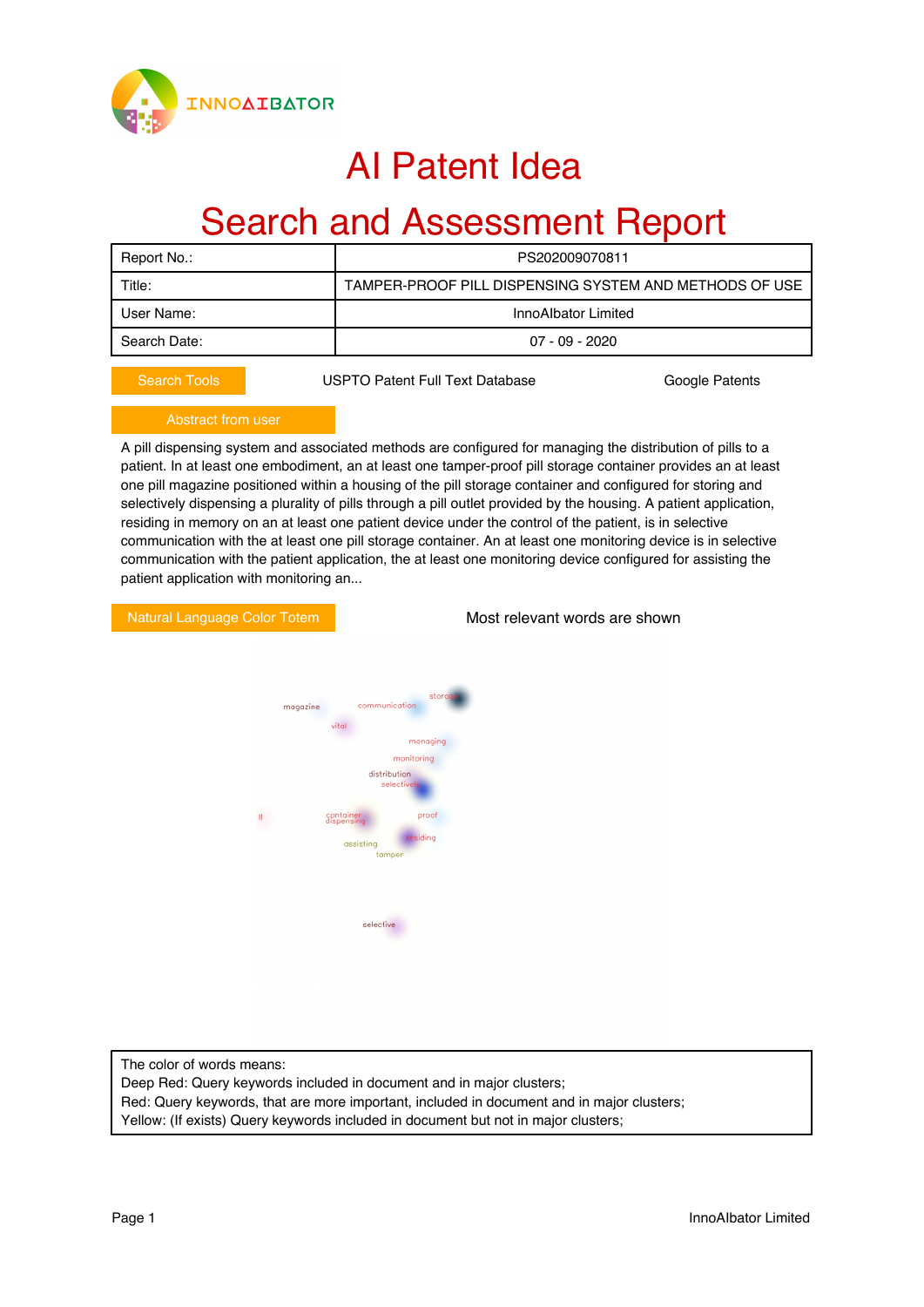

The search is on patents from 1990 - 2020.

| <b>Search Result</b>     |             |                      |                        |                   |                         |  |
|--------------------------|-------------|----------------------|------------------------|-------------------|-------------------------|--|
| No. of similar documents |             |                      | 258                    |                   |                         |  |
| Top 10 similar documents |             |                      |                        |                   |                         |  |
| No.                      | <b>Type</b> | <b>Patent Number</b> | <b>Major Applicant</b> | Date              | <b>Total Similarity</b> |  |
| 1                        | E           | US10426707           | Hsu; John              | October 1, 2019   | 1.92                    |  |
| 2                        | Ε           | US10588824           | Hsu; John              | March 17, 2020    | 1.92                    |  |
| 3                        | Υ           | US10299992           | Mullen; Stephen J.     | May 28, 2019      | 1.29                    |  |
| 4                        | Υ           | US9511924            | Crawford; Robert J.    | December 6, 2016  | 1.26                    |  |
| 5                        | Υ           | US8469194            | Johnson; Larry         | June 25, 2013     | 1.26                    |  |
| 6                        | Υ           | US8757382            | Crawford; Robert J.    | June 24, 2014     | 1.26                    |  |
| 7                        | A           | US9492355            | Ratnakar; Nitesh       | November 15, 2016 | 1.25                    |  |
| 8                        | A           | US9418207            | Patton; Jim            | August 16, 2016   | 1.24                    |  |
| 9                        | Υ           | US10392181           | Zonana; Moses          | August 27, 2019   | 1.22                    |  |
| 10                       | Y           | US8727180            | Zonana; Moses          | May 20, 2014      | 1.22                    |  |
|                          |             |                      |                        |                   |                         |  |

Document type of the similar patent (Focus on technical-based patents only)

- A Technical background document, i.e. documents with technical points included in search query.
- E Single document coinciding search query, opposing innovation of the idea.
- P Intermediate document between date of application of search query and demanded priority date.
- X Single document depended by search query, affecting innovation or creativity of the idea.
- Y Document in a group, with the same type of documents, affecting innovation or creativity of the idea.
- R Document with the same inventional idea from the search query, with the same applicant or others.

### Feedback and Suggestion

By our search result, we conclude some feedback and suggestions for reference.

From PRC and US patent databases, the patent idea matches one or more patents in database, and further improvements need to be done to increase the chance your patent idea will be approved as a patent application.

If you have any questions, suggestions, modification and other business needs, or you need recommendation on intellectual property service, please contact us by E-Mail info@innoaibator.com.

The results are for reference only. Please do not distribute these results to unauthorized person to protect confidential information. Please do not use the results commercially, we will not be responsible for any loss and damages suffered by customers.